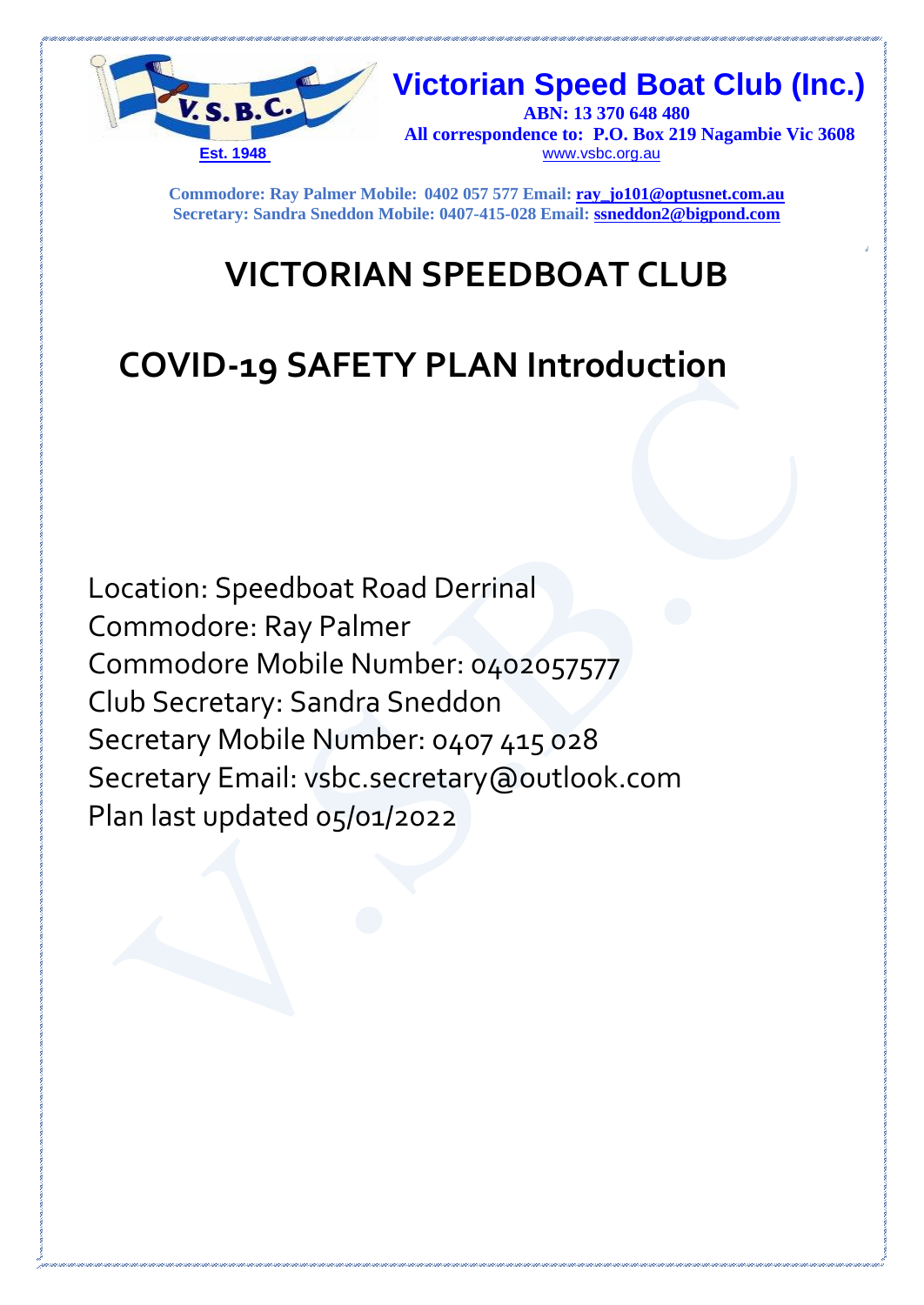

 **All correspondence to: P.O. Box 219 Nagambie Vic 3608 Est. 1948** www.vsbc.org.au

**Commodore: Ray Palmer Mobile: 0402 057 577 Email: ray\_jo101@optusnet.com.au Secretary: Sandra Sneddon Mobile: 0407-415-028 Email: ssneddon2@bigpond.com**

#### **Introduction**

The purpose of this COVID-19 Safety Plan (Plan) is to provide an overarching plan for the implementation and management of procedures by Victorian Speed Boat Club to support Victorian Speed Boat Club, its members and participants in the staged resumption of community sport and club activities.

The arrangements set out in this Plan are intended to prevent the transmission of COVID-19 among members, participants, coaches, officials, administrators/volunteers, visitors, families and the broader community. The Plan provides the framework to govern the general operation of the Victorian Speed Boat Club, any facilities it controls, the playing/training behavior of all members and participants and the monitoring and reporting of the health of attendees at Victorian Speed Boat Club facilities.

This Plan includes, but is not limited to, the conduct of:

- a. staged training and competition activities (sport operations); and
- b. facility management and supporting operations (facility operations).

At all times the Plan is subject to all regulations, guidelines and directions of government and public health authorities.

#### **2. Key Principles**

This Plan is based on, National Principles for the [Resumption](https://www.health.gov.au/sites/default/files/documents/2020/05/australian-institute-of-sport-ais-framework-for-rebooting-sport-in-a-covid-19-environment.pdf) of Sport and Recreation Activities (**National Principles**).

The Plan also accepts as key principles that:

The health and safety of members, participants, coaches, officials,

administrators/volunteers, visitors, families and the broader community is the number one priority;

 Members, participants, coaches, officials, administrators/volunteers, families and the broader community need to be engaged and briefed on Victorian Speed Boat Club's, return to sport plans;

 Facilities are assessed and appropriate plans are developed to accommodate upgraded hygiene protocols, physical distancing and other measures to mitigate the risk of transmission of COVID-19;

 Training cannot resume until the arrangements for sport operations and facility operations are finalised and approved, if necessary; and

 At every stage of the return to sport process Victorian Speed Boat Club, consider and apply all applicable State and Territory Government and local restrictions and regulations. Victorian Speed Boat Club, to be prepared for any localised outbreak at our facilities, within our competitions or in the local community.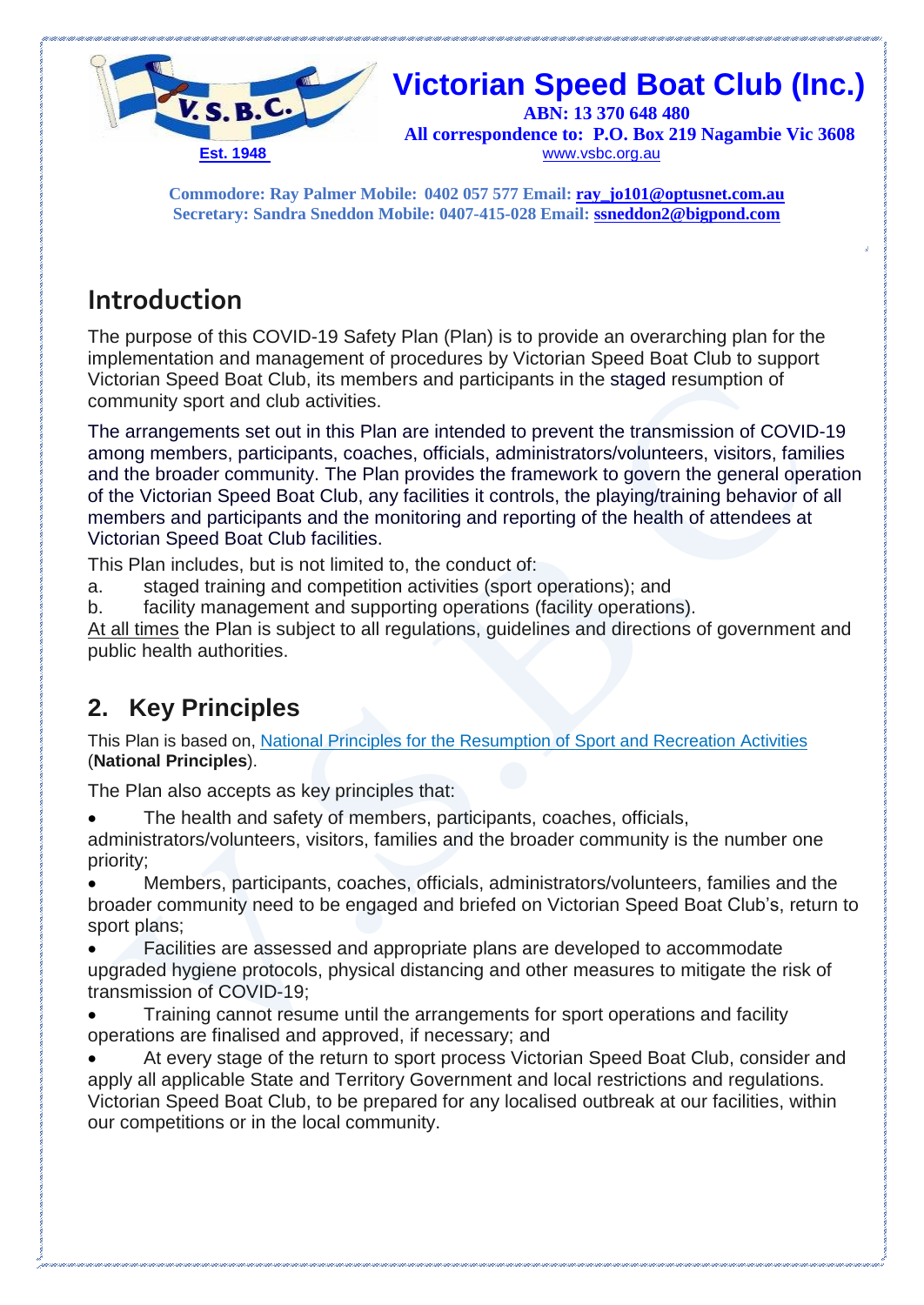

 **All correspondence to: P.O. Box 219 Nagambie Vic 3608 Est. 1948** www.vsbc.org.au

**Commodore: Ray Palmer Mobile: 0402 057 577 Email: ray\_jo101@optusnet.com.au Secretary: Sandra Sneddon Mobile: 0407-415-028 Email: ssneddon2@bigpond.com**

#### **3. Responsibilities under this Plan**

Victorian Speed Boat Club, the overall responsibility for the effective management and implementation of the return to sport activities and operations outlined in this Plan.

The Committee of Victorian Speed Boat Club, is responsible for:

• Approving the Plan and overseeing the implementation of the arrangements in the Plan; and

 Revising the Plan as required, ensuring it reflects up to date information from government and public health officials.

The Committee has appointed the following person as the Victorian Speed Boat Club, COVID-19 Safety Coordinator to execute the delivery of the Plan and to act as a point of contact for information relating to this Plan:

Name: Chris Burns

Contact Email: chrisburns231@gmail.com

Contact number: 0418354340

Victorian Speed Boat Club, all members, participants, coaches, officials, administrative staff and volunteers to:

 Comply with the health directions of government and public health authorities as issued from time to time;

Understand and act in accordance with this Plan as amended from time to time;

 Comply with any testing and precautionary measures implemented by Victorian Speed Boat Club

 with honesty and integrity in regard to the state of their personal health and any potential symptoms; and

 Monitor their health and take a cautious approach to self-isolation and reporting of potential symptoms.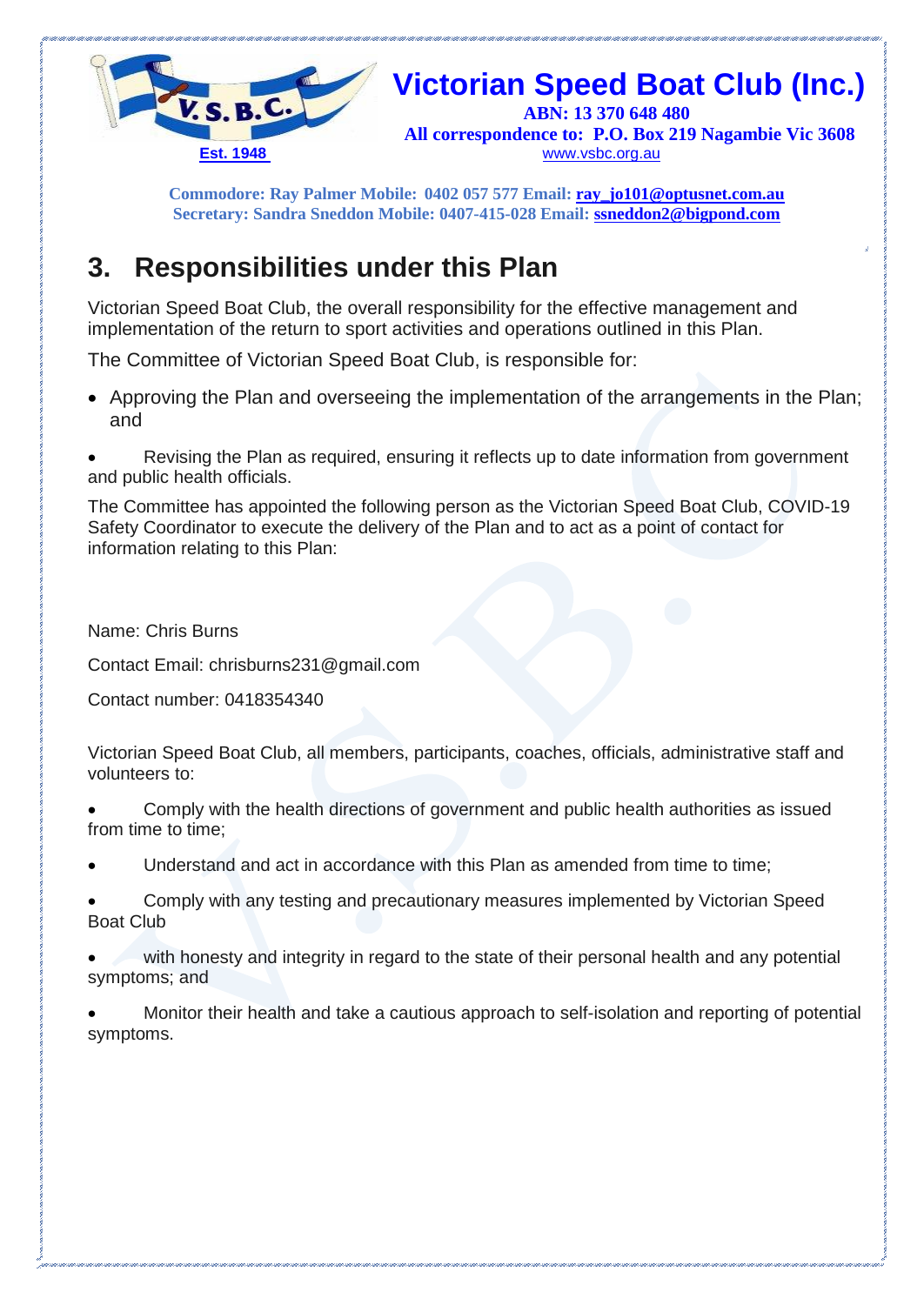

 **All correspondence to: P.O. Box 219 Nagambie Vic 3608 Est. 1948** www.vsbc.org.au

**Commodore: Ray Palmer Mobile: 0402 057 577 Email: ray\_jo101@optusnet.com.au Secretary: Sandra Sneddon Mobile: 0407-415-028 Email: ssneddon2@bigpond.com**

#### 1. Roadmap to a COVIDSafe Australia

Victorian Speed Boat Club, also comply with the Australian government's [Roadmap](https://www.pm.gov.au/sites/default/files/files/three-step-framework-covidsafe-australia.pdf) to a [COVIDSafe](https://www.pm.gov.au/sites/default/files/files/three-step-framework-covidsafe-australia.pdf) Australia, which places limits on the type of activity that can be conducted and the number of people who can gather at facilities, notwithstanding the activities permitted by the AIS Framework.

#### **5. Recovery**

When public health officials determine that the outbreak has ended in the local community, Victorian Speed Boat Club, consult with relevant authorities to identify criteria for scaling back its COVID-19 prevention actions. will also Victorian Speed Boat Club, which protocols can remain to optimise good public and participant health.

At this time the Committee of Victorian Speed Boat Club, consult with key stakeholders to review the delivery of its return to sport arrangements and use feedback to improve organisational plans and systems.

### **Appendix: Outline of Return to Racing Arrangements**

| <b>Area</b>      | Plan Requirements for activities under APBA                                              |
|------------------|------------------------------------------------------------------------------------------|
| <b>Approvals</b> | VSBC to adhere to Victorian Government requirements re<br>$\bullet$<br>public gatherings |
|                  | Club committee has approved return to racing for the club.<br>$\bullet$                  |
|                  | Insurance arrangements confirmed to cover racing.<br>$\bullet$                           |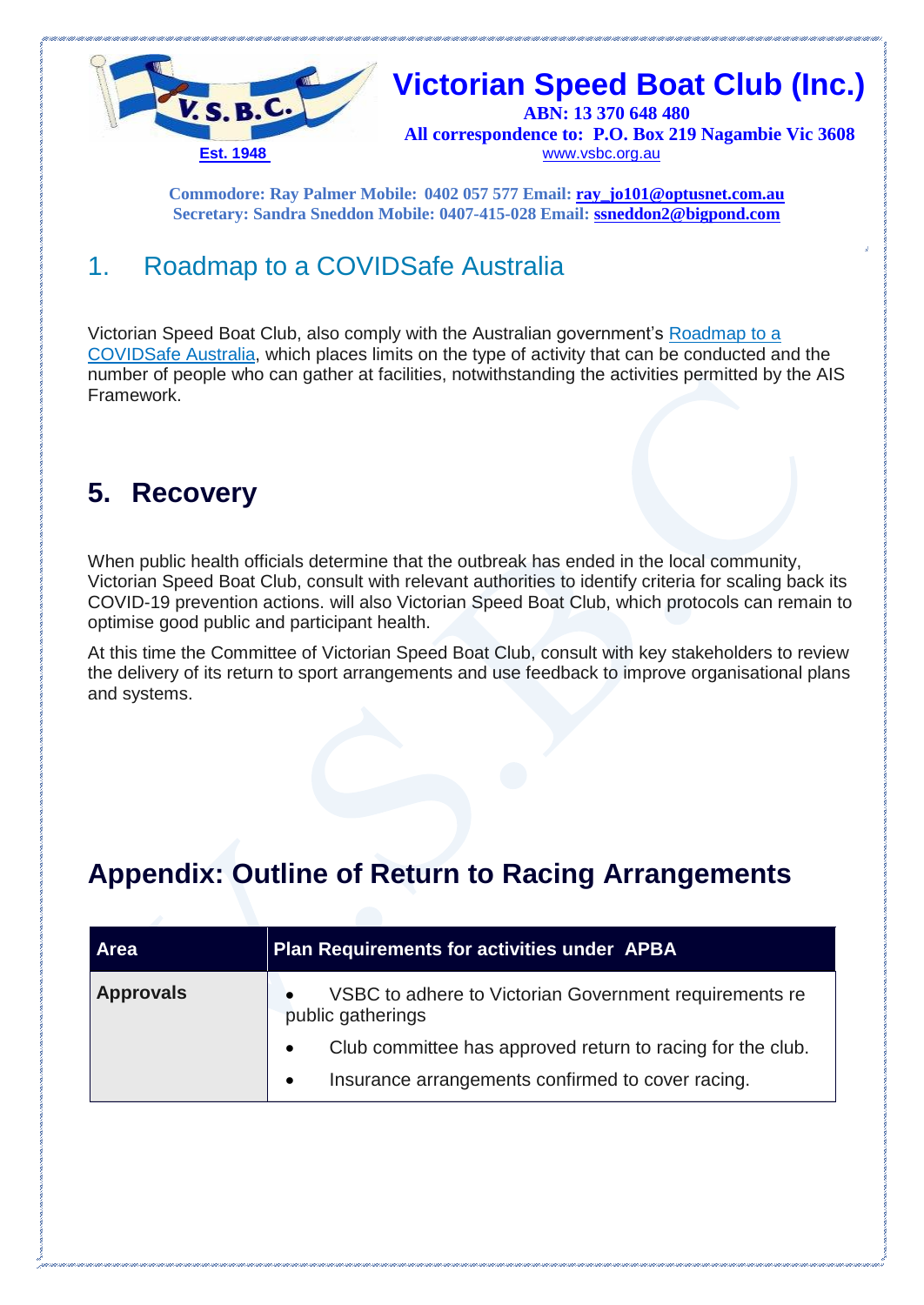

All correspondence to: P.O. Box 219 Nagambie Vic 3608<br>Est. 1948<br>Est. 1948 www.vsbc.org.au

**Commodore: Ray Palmer Mobile: 0402 057 577 Email: ray\_jo101@optusnet.com.au Secretary: Sandra Sneddon Mobile: 0407-415-028 Email: ssneddon2@bigpond.com**

| <b>Area</b>            | Plan Requirements for activities under APBA                                                                                                                                                                                                                                                                                                                                                                                                                                                                                                                                                                                                                                                                                                     |
|------------------------|-------------------------------------------------------------------------------------------------------------------------------------------------------------------------------------------------------------------------------------------------------------------------------------------------------------------------------------------------------------------------------------------------------------------------------------------------------------------------------------------------------------------------------------------------------------------------------------------------------------------------------------------------------------------------------------------------------------------------------------------------|
| <b>Personal health</b> | Competitors and pit crew are not to attend if unwell<br>including any signs/symptoms of cold, flu COVID-19 or<br>other illness<br>Masks must be worn indoors<br>Drivers and pit crew should be encouraged to bring<br>their own hand sanitiser for personal use<br>Avoid physical greetings (i.e. hand shaking, high<br>fives etc).                                                                                                                                                                                                                                                                                                                                                                                                             |
| <b>Hygiene</b>         | Hand Hygiene facilities and products will be readily available<br>Toilets will be checked and cleaned at regular intervals.<br>Soap, paper towel and hand sanitiser will be replaced<br>throughout the day<br>Frequently touched surfaces, work areas and equipment are<br>cleaned thoroughly<br>Posters will be displayed demonstrating appropriate hand<br>hygiene in bathrooms and hand sanitiser stations<br>Race teams are encouraged to bring hand wash or sanitiser<br>to wash/sanitise hands before and after racing<br>Avoid sharing equipment, tools or apparel. Equipment<br>should be wiped down after use<br>Appropriate Personal Protective Equipment (PPE) to be<br>worn by rescue, recovery and medical personnel at the event. |
| <b>Communications</b>  | Upon registration Race Teams will receive an email detailing<br>hygiene protocols.<br>Licences and boat registration to be checked prior to the<br>event electronically<br>Race Teams will be encouraged to download and use the<br>government COVIDSafe app                                                                                                                                                                                                                                                                                                                                                                                                                                                                                    |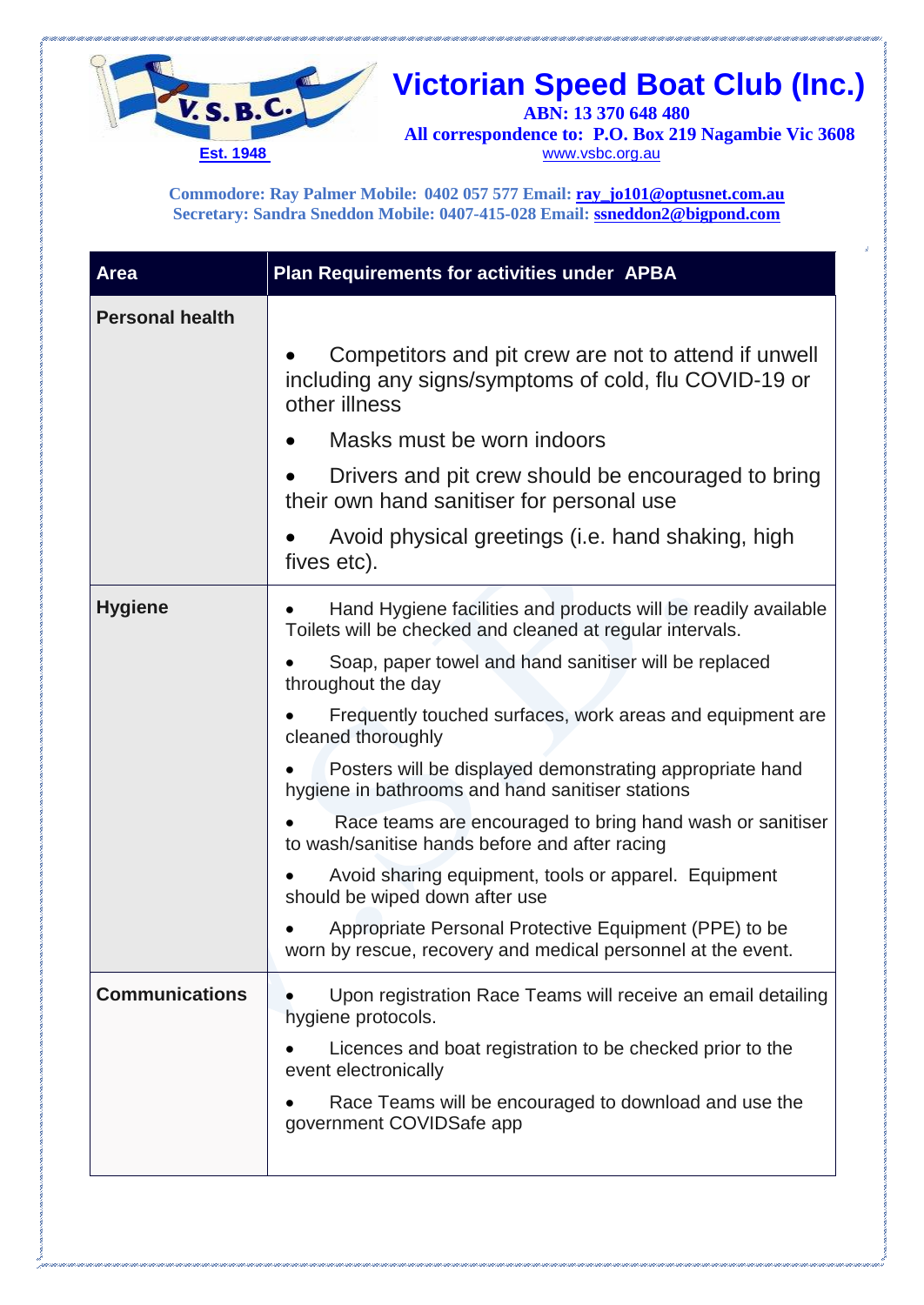

All correspondence to: P.O. Box 219 Nagambie Vic 3608<br>Est. 1948<br>Est. 1948 www.vsbc.org.au

**Commodore: Ray Palmer Mobile: 0402 057 577 Email: ray\_jo101@optusnet.com.au Secretary: Sandra Sneddon Mobile: 0407-415-028 Email: ssneddon2@bigpond.com**

| <b>Area</b>                          | <b>Plan Requirements for activities under APBA</b>                                                                                                                                                                                                                             |
|--------------------------------------|--------------------------------------------------------------------------------------------------------------------------------------------------------------------------------------------------------------------------------------------------------------------------------|
| <b>Communications</b><br>(continued) | Gatherings including drivers and officials' briefing to be<br>within Government Guidelines. Use of technology<br>(Zoom/Microsoft teams) to replace these essential meetings at<br>race meeting where possible.                                                                 |
|                                      | Scrutineering to be carried out as contactless as possible.<br>Self-declaration of boat safety and eligibility by boat owner.<br>Where contact is unavoidable e.g., propeller inspection<br>scrutineers to wear appropriate PPE and surfaces to be wiped<br>down after contact |
|                                      | Avoid unnecessary physical interaction between officials,<br>competitors and other personnel. Wherever possible electronic<br>and radio interaction should used                                                                                                                |
|                                      | Officials to maintain distancing requirements as per<br>Government regulations. Signage indicating maximum capacity<br>of each area to be displayed                                                                                                                            |
|                                      | Results communicated digitally                                                                                                                                                                                                                                                 |
|                                      | Group presentations to occur as per Government<br>regulations                                                                                                                                                                                                                  |